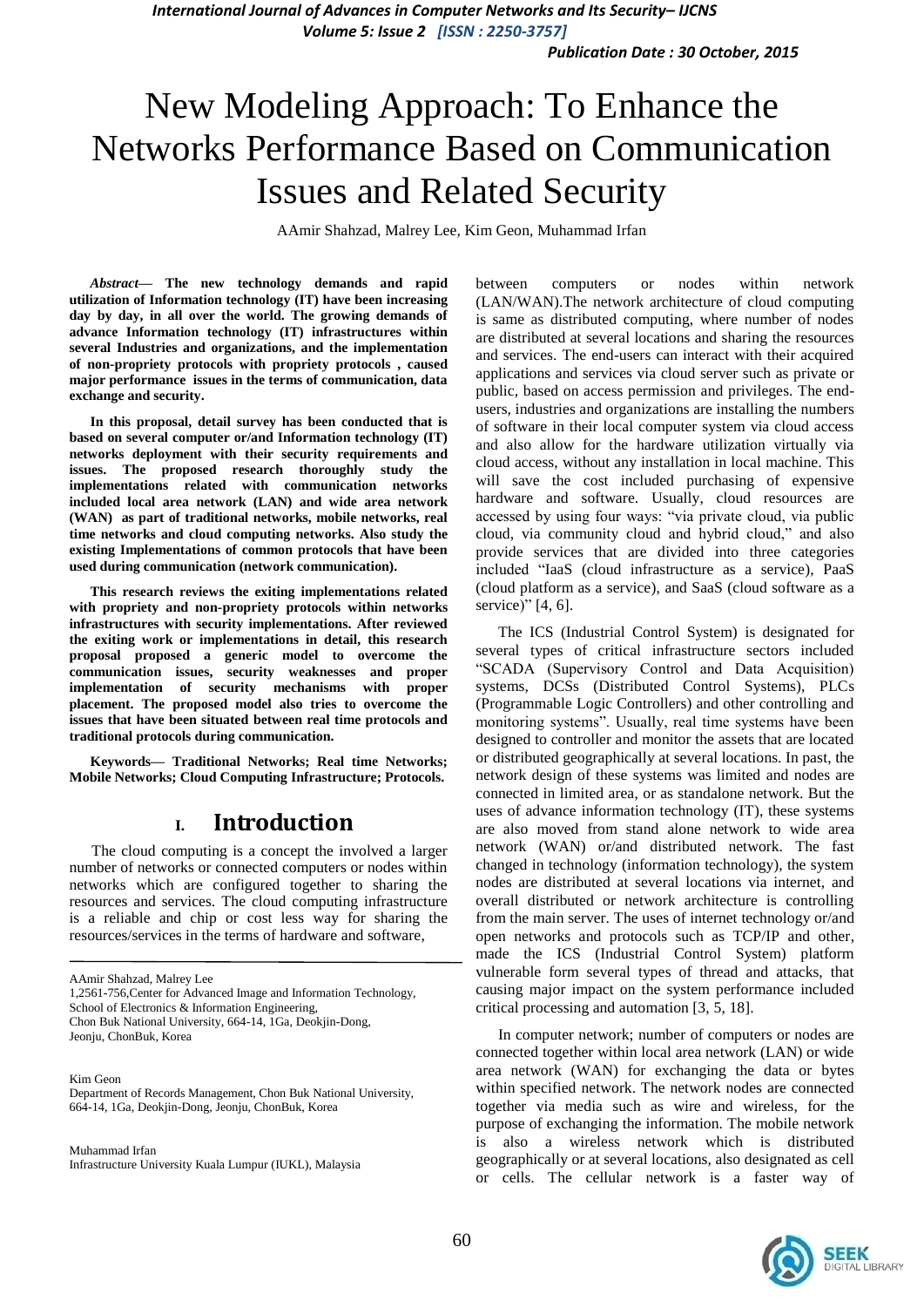*International Journal of Advances in Computer Networks and Its Security– IJCNS Volume 5: Issue 2 [ISSN : 2250-3757]* 

#### *Publication Date : 30 October, 2015*

communication or information delivery in arena of information technology [1, 2, 19].

# **II. Literature Review**

Many larger organizations networks are distributed over the world for the purpose of information exchange and other. The distribution of applications and their access from remote sites or end-users access from remote locations, caused several performance issues or communication issues and most important one is security issue. The detail literature has been conducted based on the performances and security issues as part of organization operations and at the end, some countermeasures are highlighted to avoid the uncertain conditions and minimized the risks and issues that are related with performances during communication. Several common vulnerabilities have been discussed that are occurring during communication over internet included software or application insecurity , uses of malicious software, unauthorized nodes access in the terms of connection and privacy network or private network, internet DOS, unauthorized change in main controller or server, internet spoofing, and threads and attacks, which are warming the network communication [7, 8,12]. After conducting the detail vulnerabilities analysis, several countermeasures have been also highlighted included strong password uses during system/user or administrator login, installation of intrusion detection and prevention system, licensed and strong antivirus, monitoring software for change configuration detections, automated backup and recovery software, User/administrator awareness for handling and configuration during system disaster and uses security protection mechanism included firewall, DMZs and SSL/TLS [1, 14, 15, 16].

The real times systems such as SCADA systems and DCSs have been deploying the advance information technology infrastructures to enhance the performance and for system connectivity over the world via WAN. These systems networks or nodes are distributed at several locations at distance placed and all remotes nodes are connected with main node or main station via internet. These systems implementations are very important for industrial processing or automation included water pumping station, electricity controlling stations, and oil refining miles, etc. By deploying advance network infrastructure and connectivity between several propriety and non-propriety networks, caused major security issues during communication. So, generic solution or model has been acquired to resolve the issues or security issues which are linked with critical systems (real time systems). Many security solutions have been implemented to secure the communication of real times systems, but each solution has several limitations in the terms of implementation, dependences and performance [3, 5, 15].

Based on existing security implementations and their limitation within traditional networks, mobile networks, and real time networks, strong cryptography mechanism or solution has been implemented to secure these systems or networks communication. The cryptography solution using asymmetric and symmetric algorithms has been used to implement the security without any dependence or differ

from other security solutions [17]. The cryptography solutions have been proposed and successfully implemented to secure the ICS communication, while data or bytes transmitted for sender to receiver or vice versa. The main security objectives or security services included data (bytes) authentication, data (bytes) confidentiality, data (bytes) integrity and data (bytes) non-repudiation, have been implementation successfully and performance results are also measured during communication. Several attacks/threads have been launched to create the abnormal communication during transmission of bytes (data) .The security performance results show that security mechanisms using cryptography have potential to secure the communication and data (bytes) are secure in abnormal communication. During transmission of bytes (data); the authentication security service has been successful implemented by RSA and AES algorithms as part of asymmetric and symmetric algorithms, the confidentiality security service has been successful implemented by RSA and AES algorithms as part of asymmetric and symmetric algorithms, the integrity security service has been successful implemented by SHA-1 and SHA-2 algorithms as part of hashing algorithm,and the non-repudiation security service has been successful implemented by digital signature algorithm [3, 5,12, 13,20,21,22,23,24].

Now days; cloud computing is a very famous topic or deployment in arena of information technology in all over the world. The cloud computing is a reliable and cost less solution for all deployment that are related with information technology or/and others. Several networks included traditional networks, mobile networks, and others, have been deployed within cloud computing infrastructure. Few researches have been also conducted to implement the real time systems such as SCADA system and DCSs systems within cloud computing infrastructure, but mostly deployments are conceptual based and have number of issues during implementation. The detail survey has been conducted which is based on the networks issues in the terms of performance and cost [9, 10, 11]. Based on review, a solution has been implemented or conceptually implemented to deploy the real time system in cloud computing environment. This research tries to implement the numbers of real system nodes that are located at distance placed and configured with main station. These remote nodes are controlled and monitor by cloud infrastructure. Each node or remote node has its own cloud infrastructure and connected with main cloud. The security is one of the important issues that suffer the communication, while data exchanging between nodes. The cryptography solution has been also proposed to secure the communication during cloud access [4, 6].

### **III. Problem Statement**

Now days, there is dramatic change found in information technology sectors in the terms of technology and connectivity. Number of network nodes is connected together via several types of non-propriety and propriety networks and protocols included mobile network and real time networks, this connectivity made the communication more reliable and convenient. At the other side, each

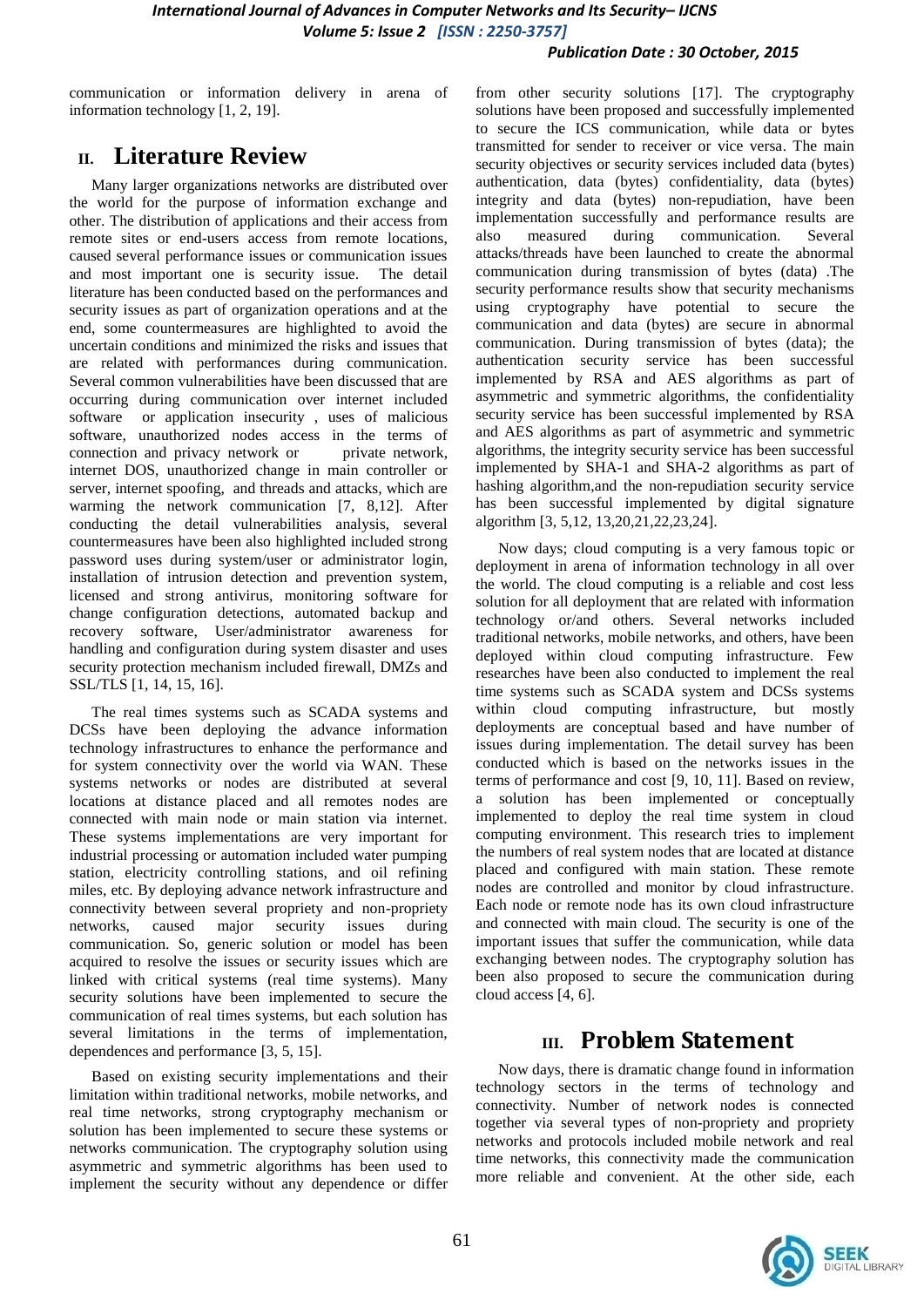#### *Publication Date : 30 October, 2015*

network and protocol has numbers of performance issues that affect the end-user processing during communication. The larger number of connectivity between several public and private networks, and deployment of protocols, caused the security issues that made communication platform venerable from several types of thread and attacks

# **IV. Research Objectives**

The review has been conducted which is related with networks including traditional networks, mobile networks, real time networks and cloud computing networks performance issues and based on the review analysis following research objectives are counted as countermeasures.

- To conduct the detail review on existing performance issues lies within LAN/WAN using protocols included "transport control protocol (TCP)/Internet protocol (IP), User Datagram Protocol (UDP), [OSI Protocols,](http://en.wikipedia.org/wiki/OSI_protocols) Bluetooth protocols, Network time protocol [\(NTP\)](http://en.wikipedia.org/wiki/NTP), File Transfer Protocol [\(FTP\)](http://en.wikipedia.org/wiki/FTP),Hyper Text Transfer Protocol [\(HTTP](http://en.wikipedia.org/wiki/HTTP) ), Simple Mail Transfer Protocol [\(SMTP\)](http://en.wikipedia.org/wiki/SMTP), Fiber Channel network protocols, [Routing](http://en.wikipedia.org/wiki/Routing_protocol)  [protocols](http://en.wikipedia.org/wiki/Routing_protocol) and IEEE protocol family". Based on detail review, the countermeasures will propose to overcome these exiting issues and enhanced the network performance, with security consideration.
- To conduct the detail review on existing performance issues lies within SCADA systems (Real Time systems via LAN/WAN) using protocols included [DNP3](http://en.wikipedia.org/wiki/DNP3) (Distributed Network Protocol), IEC 60870-5 Series and other, [Modbus](http://en.wikipedia.org/wiki/Modbus) Protocol and [Profibus](http://en.wikipedia.org/wiki/Profibus) Protocol. Based on detail

review, the countermeasures will propose to overcome these exiting issues and enhanced the network performance, with security consideration.

- This research also reviews the performance issues that are related with propriety and non-propriety protocols implementations within networks and try to find the solution to minimize the workload, while bytes transmission between propriety and non-propriety protocols or networks.
- To conduct the detail review on existing performance issues within cellular network using protocols GPRS, CDMA, GSM, WAP. Based on detail review, the countermeasures will propose to overcome these exiting issues and enhanced the network performance, with security consideration.
- To conduct the detail review, while deploying these above networks within cloud computing environment. Based on detail review, the countermeasures will propose to overcome these exiting issues and enhanced the network performance, with security consideration.
- During networks performance analysis, the existing security implementations have been also reviewed included "Firewalls, Password Protection, Secure Shell [\(SSH\)](http://en.wikipedia.org/wiki/Secure_Shell), Secure Socket Layer [\(SSL\)](http://en.wikipedia.org/wiki/Secure_Sockets_Layer)/ Transport Layer Security[\(TLS\)](http://en.wikipedia.org/wiki/Transport_Layer_Security), security patterns cryptography security implementations and other security solutions". Based on detail review, comparison is created between security solutions and the best generic security mechanism will propose that has potential to overcome the exiting security issues with better performance measurements.



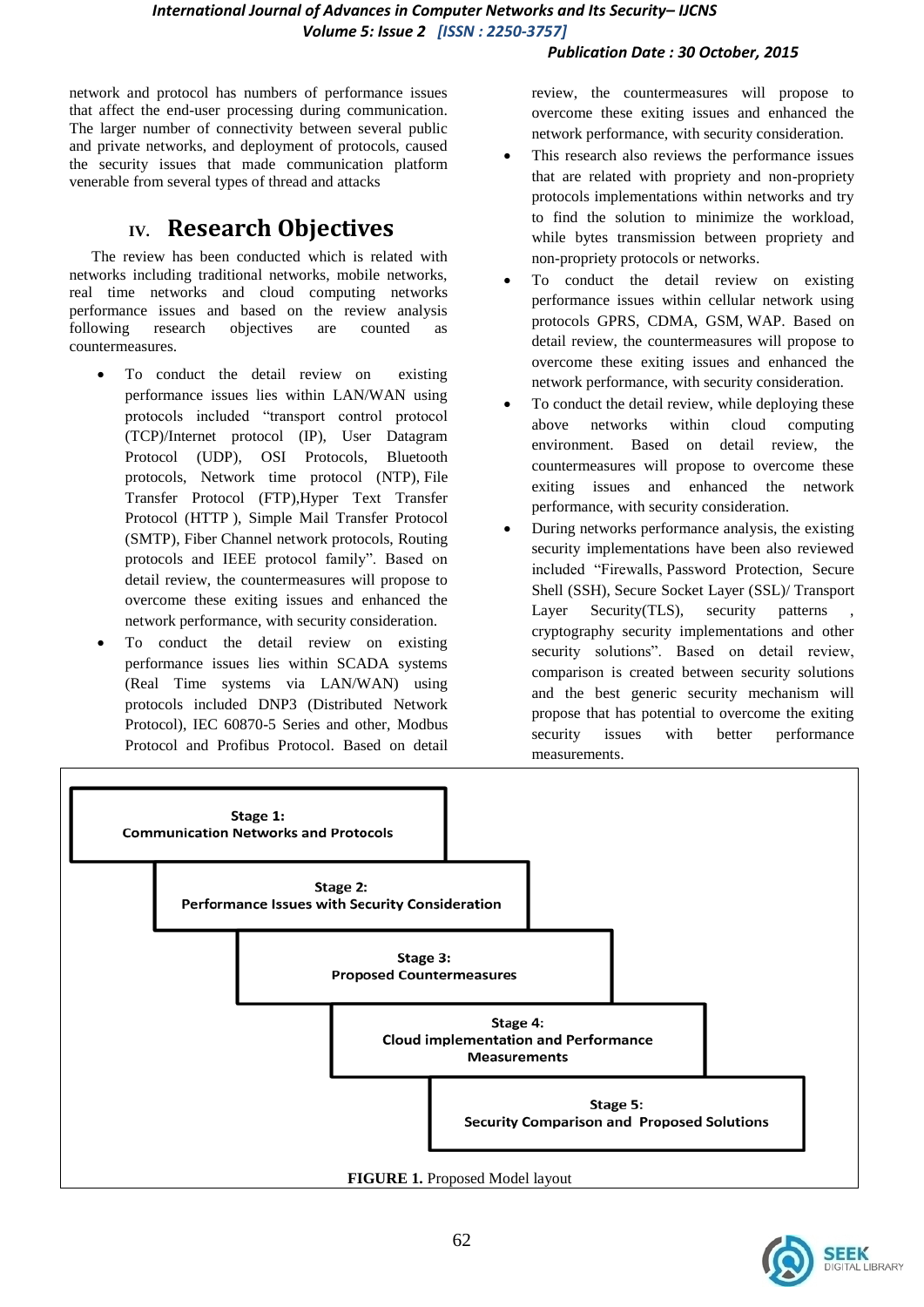#### *International Journal of Advances in Computer Networks and Its Security– IJCNS Volume 5: Issue 2 [ISSN : 2250-3757]*

#### *Publication Date : 30 October, 2015*

| No. | <b>Issues/Vulnerabilities</b> | <b>Countermeasures</b>                                                                                      |
|-----|-------------------------------|-------------------------------------------------------------------------------------------------------------|
|     | Network miss<br>Configuration | Need to configure the network with specified guideline/manual.                                              |
| 2.  | No Proper<br>Administration   | Acquired proper administration policies for network management.                                             |
| 3.  | Hardware                      | Compatible hardware (routers and switches, etc) is used to avoid the un-<br>compatible issues.              |
| 4.  | <b>Status: Monitoring</b>     | Need proper check and balance system for logging nodes.                                                     |
| 5.  | Security                      | Need to install strong security mechanism against threads.                                                  |
| 6.  | <b>Remote Access</b>          | Configure the remote nodes in advance, avoid others.                                                        |
| 7.  | Connections                   | Allow only authorized connections to access the resources and need awareness<br>against unauthorized nodes. |

**TABLE 1.** Issues and Countermeasures

# **V. Modeling aand Countermeasures**

In figure 1, the proposed research or modeling is conducted in five stages included stage 1, stage 2, stage 3, stage 4 and stage 5.In stage 1, the detail review has been conducted that is related with the performance issues of networks such as traditional networks, mobile networks, and real time networks and protocols. In stage 2, the exiting security implementations have been reviewed and countermeasures are proposed in stage 3. In stage 4, the networks implementation within cloud infrastructure has been reviewed and network performance results are measured, and security implementations are compared and new security solution is proposed at stage 5. The table 1 shows the common issues/vulnerabilities at initial stage, which are related with networks with countermeasures.

# **VI. Conclusion**

With the growing demands of communication infrastructures and deployment of several open networks and protocols, caused major issues in the terms of performance and security. This research thoroughly study the performance issues that are related with traditional networks, mobile networks, cloud networks and real time networks, and then proposed a generic model to overcomes them. This model increases the networks performance and proper uses and placement of security mechanisms to enhance the security during communication. This research also review the importance of cloud computing infrastructure, while deploying these networks such as traditional networks, mobile networks and real time networks. This research gives new strategic ways to enhance the networks performance.

# **VII. Acknowledgments**

We would like to thank to our parents and our friend Mr.Irfan, boosted us morally and provided us great information resources**.**

# **VIII. References**

- [1] Gregor Urbas and Tony Krone Mobile and wireless technologies: security and risk factors,2006 http://www.aic.gov.au/documents/E/9/9/%7bE99293FF -9E0F-4522-8E54-0598720C45B2%7dtandi329.pdf
- [2] Landwehr, C.E. and D.M. Goldschlag, 1997, Security issues in networks with Internet access. Proceedings of the IEEE, Vol. 85, No. 12,1034-205, 1997.
- [3] S. Musa, A. Shahzad, A.Aborujilah, Simulation base implementation for placement of security services in real time environment, Proceeding ICUIMC '2013 Proceedings of the 7th International Conference on Ubiquitous Information Management and Communication, 2013, **DOI:** 10.1145/2448556.2448587
- [4] A. Shahzad, S. Musa, Cryptography and Authentication Placement to Provide Secure Channel for SCADA Communication, International Journal of Security (IJS), Volume (6): Issue (3): 2012, http://cscjournals.org/csc/manuscript/Journals/IJS/volu me6/Issue3/IJS-105.pdf
- [5] S. Musa, A. Shahzad, A.Aborujilah, Secure security model implementation for security services and related attacks base on end- To-end, application layer and data link layer security, Proceeding ICUIMC '2013 Proceedings of the 7th International Conference on Ubiquitous Information Management and Communication, 2013, **DOI:** 10.1145/2448556.2448588
- [6] S. Musa, A. Shahzad, A.Aborujilah, Mohd Nazri Ismail, Muhammad Irfan, Conceptual Model of Real Time Infrastructure Within Cloud Computing Environment, International Journal of Computer Networks (IJCN), Volume (5) : Issue (1) : 2013, http://cscjournals.org/csc/manuscript/Journals/IJCN/vol ume5/Issue1/IJCN-269.pdf
- [7] S. Musa, A. Shahzad, A.Aborujilah, Mohd Nazri Ismail, Muhammad Irfan, New Framework to Detect and Prevent Denial of Service Attack in Cloud Computing Environment, International Journal of Computer